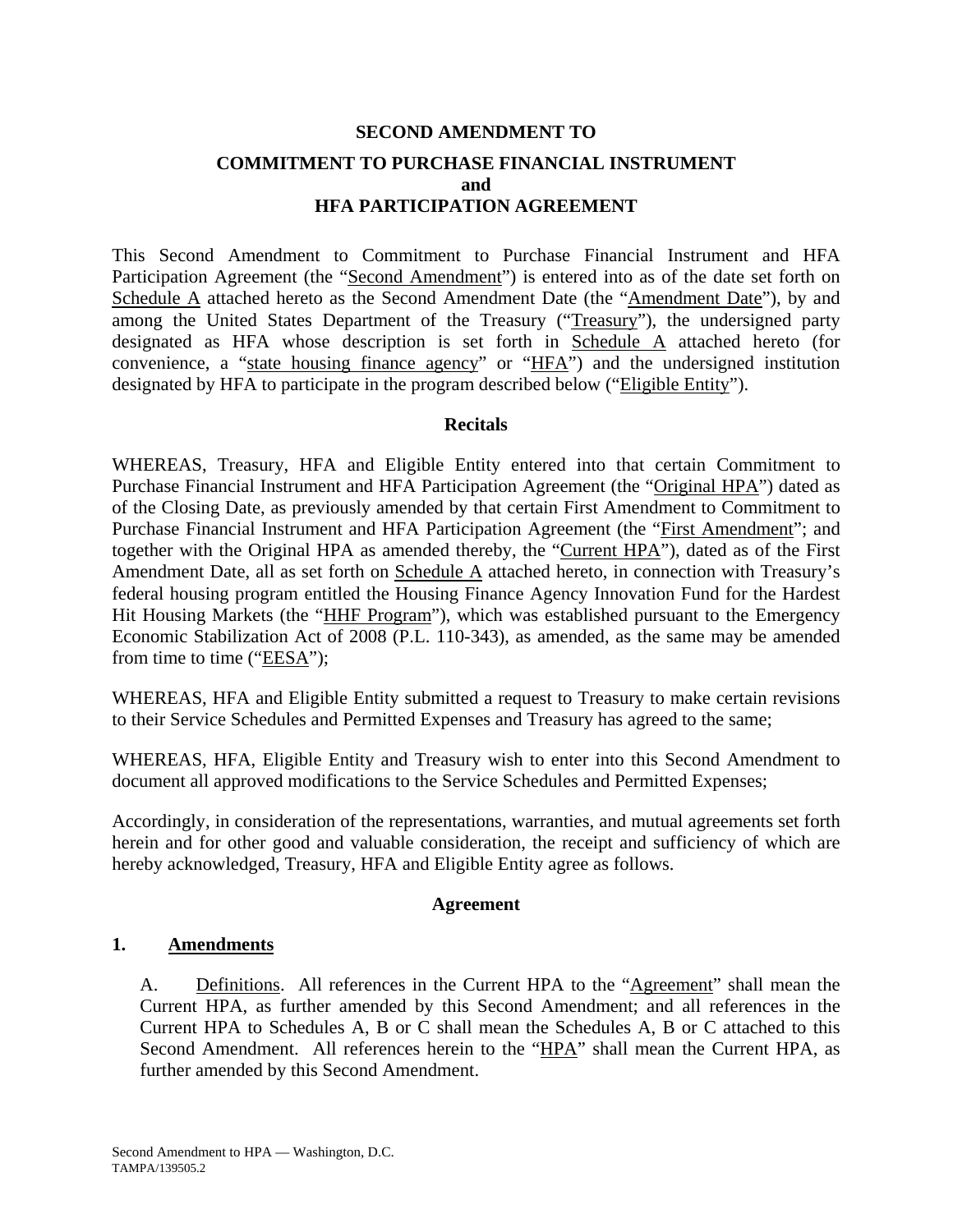B. Schedule A. Schedule A attached to the Current HPA is hereby deleted in its entirety and replaced with Schedule A attached to this Second Amendment.

C. Schedule B. Schedule B attached to the Current HPA is hereby deleted in its entirety and replaced with Schedule B attached to this Second Amendment.

D. Schedule C. Schedule C attached to the Current HPA is hereby deleted in its entirety and replaced with Schedule C attached to this Second Amendment.

## **2. Representations, Warranties and Covenants**

A. HFA and Eligible Entity. HFA and Eligible Entity, each for itself, make the following representations, warranties and covenants to Treasury and the truth and accuracy of such representations and warranties and compliance with and performance of such covenants are continuing obligations of HFA and Eligible Entity, each as to itself. In the event that any of the representations or warranties made herein cease to be true and correct or HFA or Eligible Entity breaches any of its covenants made herein, HFA or Eligible Entity, as the case may be, agrees to notify Treasury immediately and the same shall constitute an Event of Default under the HPA.

(1) HFA and Eligible Entity each hereby certifies, represents and warrants as of the date hereof that each of the representations and warranties of HFA or Eligible Entity, as applicable, contained in the HPA are true, correct, accurate and complete in all material respects as of the date hereof. All covenants of HFA or Eligible Entity, as applicable, contained in the HPA shall remain in full force and effect and neither HFA, nor Eligible Entity is in breach of any such covenant.

(2) Eligible Entity has the full corporate power and authority to enter into, execute, and deliver this Second Amendment and any other closing documentation delivered to Treasury in connection with this Second Amendment, and to perform its obligations hereunder and thereunder.

(3) HFA has the full legal power and authority to enter into, execute, and deliver this Second Amendment and any other closing documentation delivered to Treasury in connection with this Second Amendment, and to perform its obligations hereunder and thereunder.

## **3. Miscellaneous**

A. The recitals set forth at the beginning of this Second Amendment are true and accurate and are incorporated herein by this reference.

B. Capitalized terms used but not defined herein shall have the meanings ascribed to them in the HPA.

C. Any provision of the HPA that is determined to be prohibited or unenforceable in any jurisdiction shall, as to such jurisdiction, be ineffective to the extent of such prohibition or unenforceability without invalidating the remaining provisions of the HPA, and no such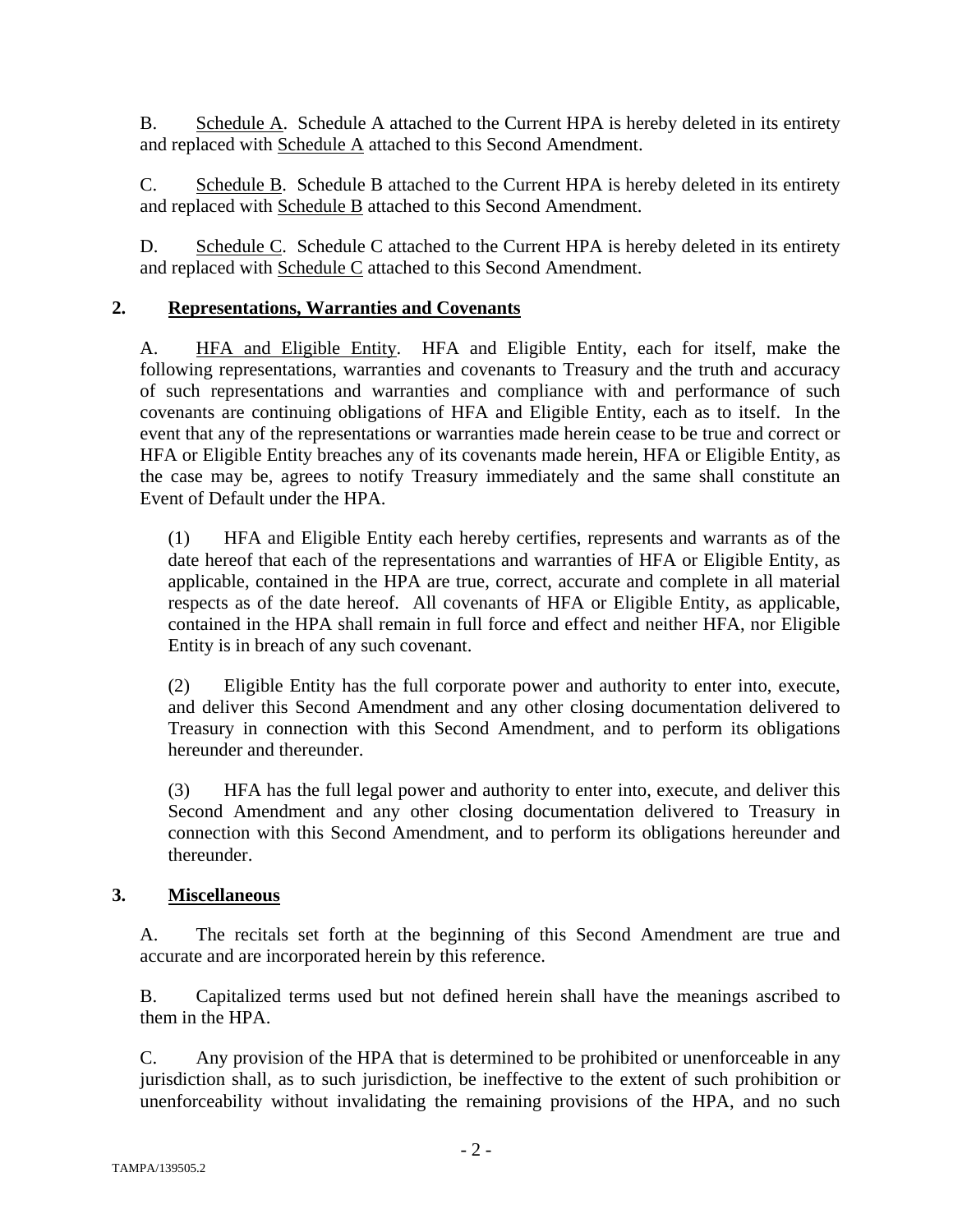prohibition or unenforceability in any jurisdiction shall invalidate such provision in any other jurisdiction.

D. This Second Amendment may be executed in two or more counterparts (and by different parties on separate counterparts), each of which shall be deemed an original, but all of which together shall constitute one and the same instrument. Facsimile or electronic copies of this Second Amendment shall be treated as originals for all purposes.

### [SIGNATURE PAGE FOLLOWS; REMAINDER OF PAGE INTENTIONALLY LEFT BLANK]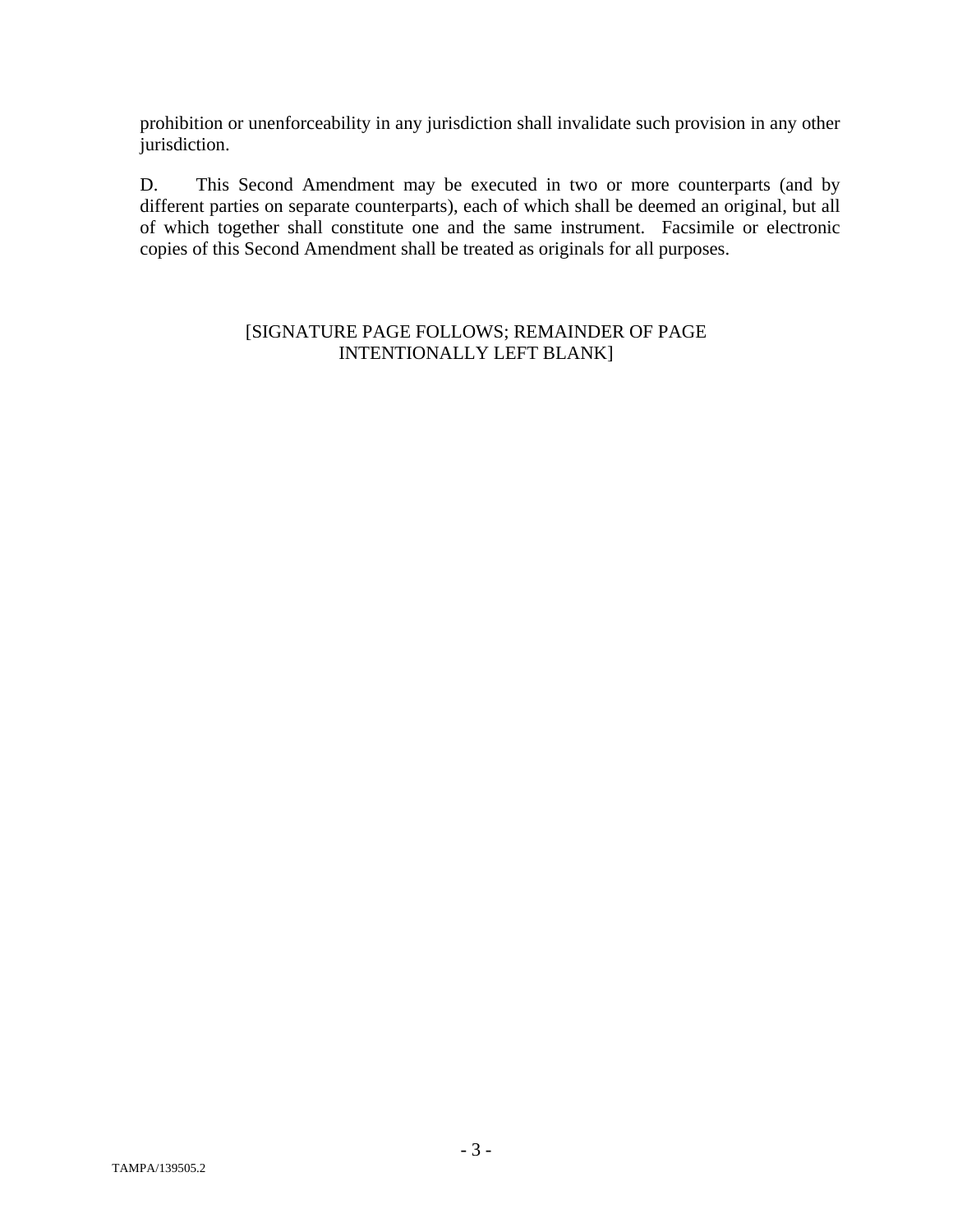**In Witness Whereof**, HFA, Eligible Entity and Treasury by their duly authorized officials hereby execute and deliver this Second Amendment to Commitment to Purchase Financial Instrument and HFA Participation Agreement as of the Amendment Date.

#### **HFA**: **TREASURY**:

DISTRICT OF COLUMBIA HOUSING FINANCE AGENCY

UNITED STATES DEPARTMENT OF THE **TREASURY** 

By: <u>/s/ Harry D. Sewell</u> By: Name: Harry D. Sewell By:

Name: Timothy G. Massad Title: Executive Director Title: Acting Assistant Secretary for Financial Stability

#### **ELIGIBLE ENTITY**:

DISTRICT OF COLUMBIA HOUSING FINANCE AGENCY

By: /s/ Harry D. Sewell Name: Harry D. Sewell Title: Executive Director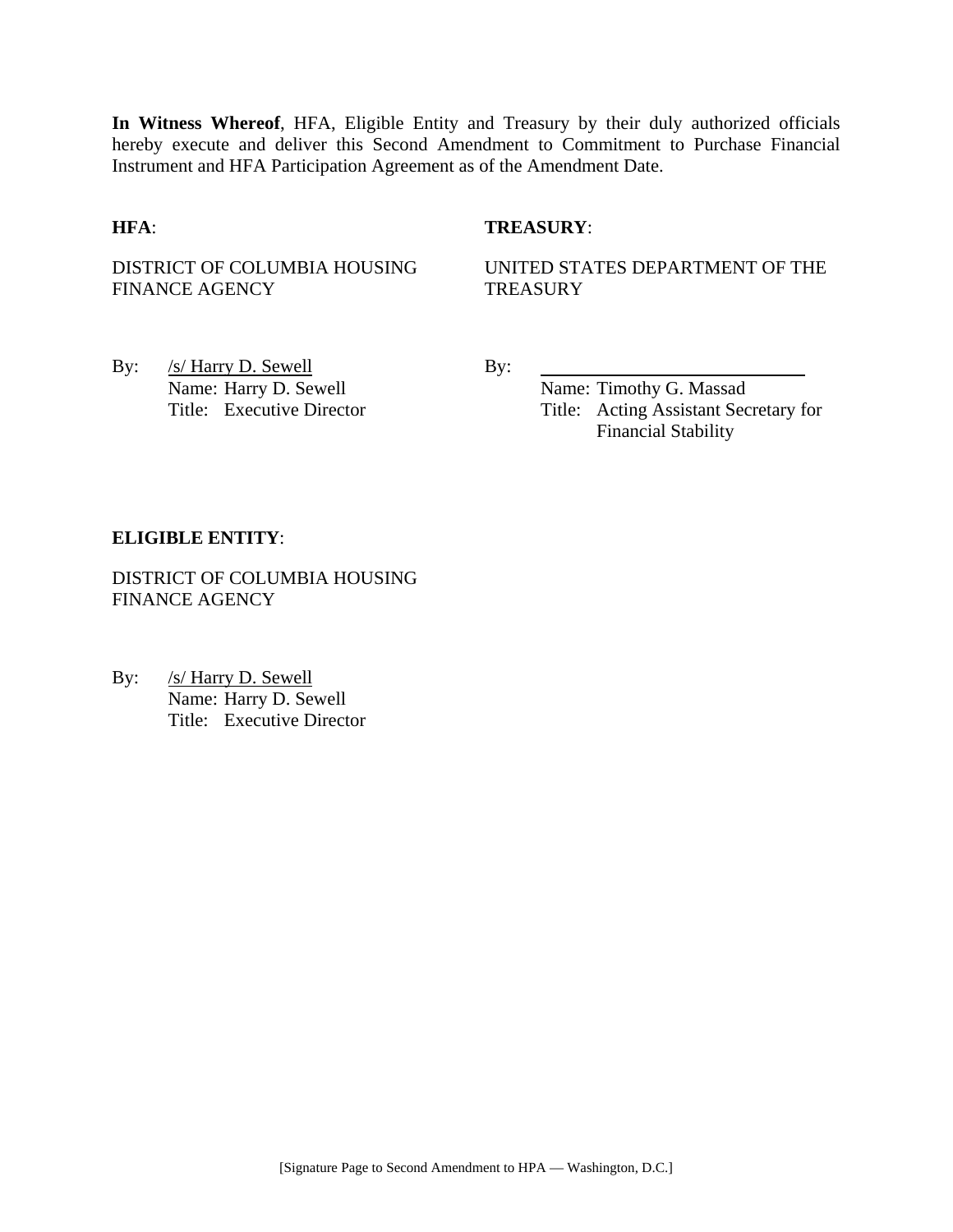In Witness Whereof, HFA, Eligible Entity and Treasury by their duly authorized officials hereby execute and deliver this Second Amendment to Commitment to Purchase Financial Instrument and HFA Participation Agreement as of the Amendment Date.

HFA:

#### TREASURY:

DISTRICT OF COLUMBIA HOUSING FINANCE AGENCY

UNITED STATES DEPARTMENT OF THE TREASURY

 $By:$ 

 $By:$ 

Name: Title:

Name: Timothy G. Massad Title: Acting Assistant Secretary for **Financial Stability** 

#### **ELIGIBLE ENTITY:**

DISTRICT OF COLUMBIA HOUSING **FINANCE AGENCY** 

By:

Name: Title: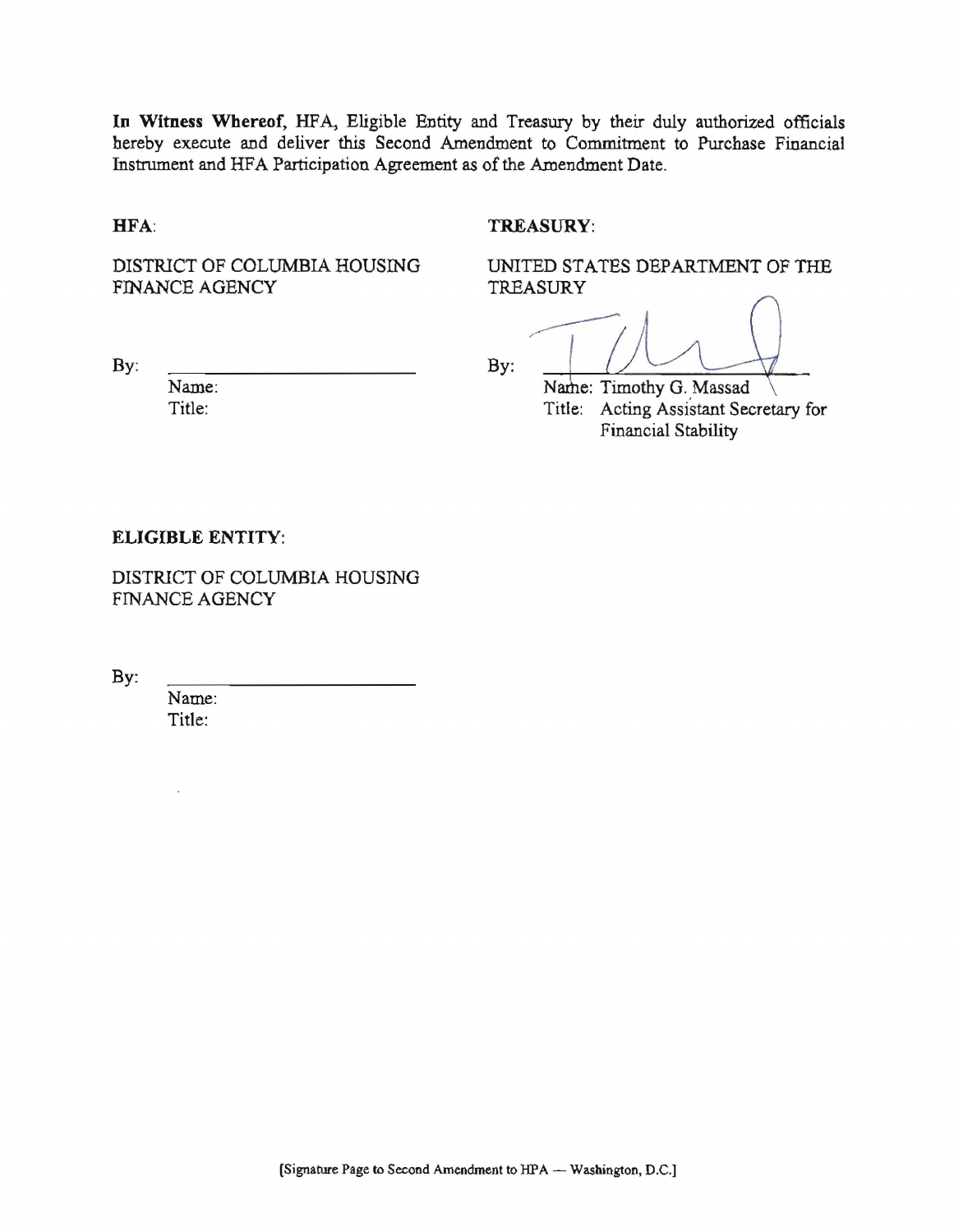# **EXHIBITS AND SCHEDULES**

Schedule A Basic Information<br>Schedule B Service Schedules

Schedule B Service Schedules<br>Schedule C Permitted Expenses

Permitted Expenses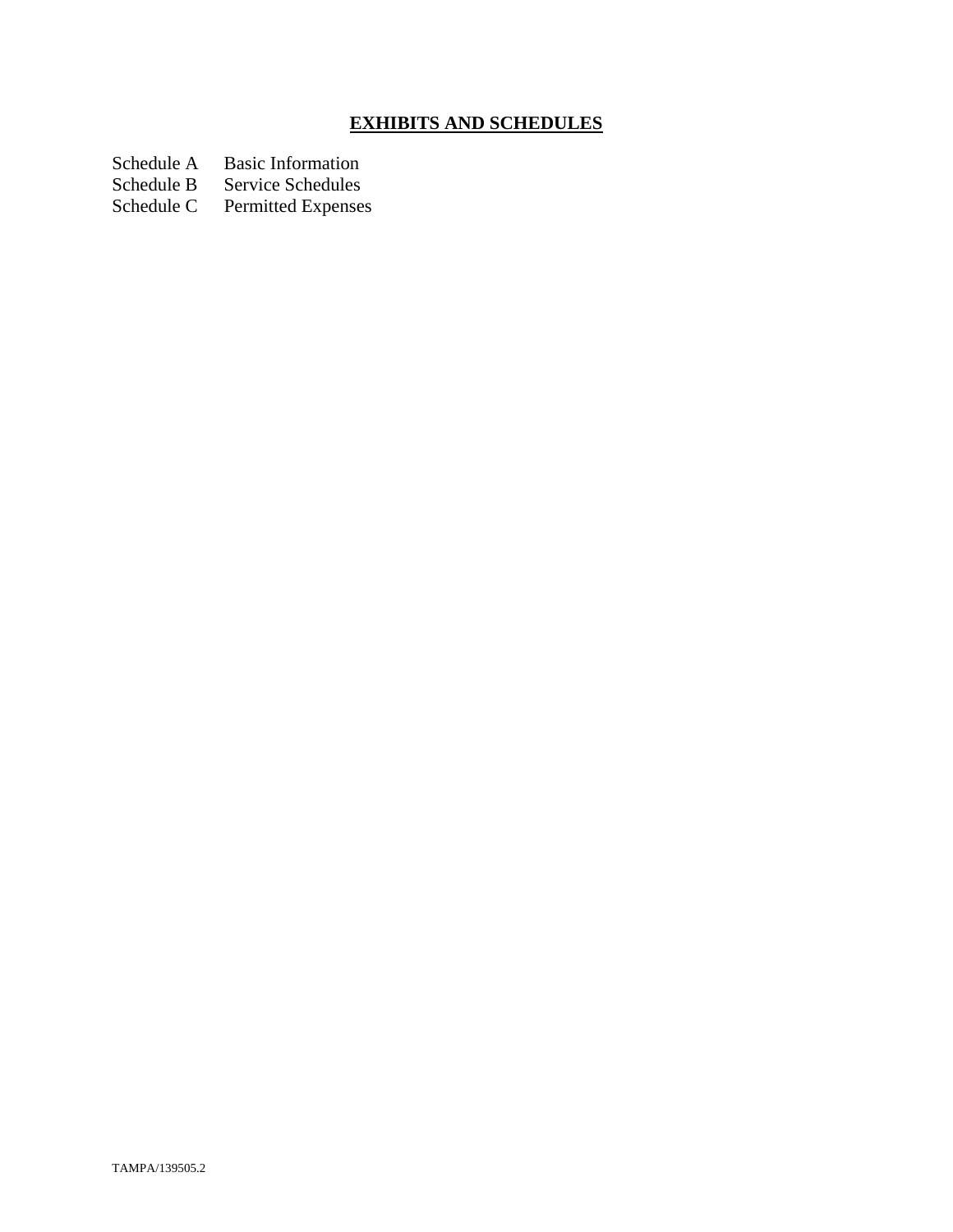#### **SCHEDULE A**

### **BASIC INFORMATION**

Eligible Entity Information:

Name of the Eligible Entity: District of Columbia Housing Finance Agency<sup>1</sup> Corporate or other organizational form: body corporate and instrumentality of the District of Columbia, organized and existing under and pursuant to the District of Columbia Housing Finance Agency Act, D.C. Law 2-135, as amended (D.C. Code, § 42-2701.01 et. Seq.) Jurisdiction of organization: District of Columbia Notice Information:

| <b>HFA</b> Information:<br>Name of HFA: | District of Columbia Housing Finance Agency                                                                                                                                                                                                         |
|-----------------------------------------|-----------------------------------------------------------------------------------------------------------------------------------------------------------------------------------------------------------------------------------------------------|
| Organizational form:                    | body corporate and instrumentality of the<br>District of Columbia, organized and existing<br>under and pursuant to the District of<br>Columbia Housing Finance Agency Act,<br>D.C. Law 2-135, as amended (D.C. Code, $\S$ )<br>42-2701.01 et. Seq.) |
| Date of Application:                    | September 1, 2010                                                                                                                                                                                                                                   |
| Date of Action Plan:                    | September 1, 2010                                                                                                                                                                                                                                   |
| Notice Information:                     | Same as Notice Information for Eligible<br>Entity                                                                                                                                                                                                   |

1

<sup>1</sup> References in the Agreement to the term "HFA" shall mean the District of Columbia Housing Finance Agency ("DCHFA") in its capacity as an HFA as such term is used in the Agreement; references in the Agreement to the term "Eligible Entity" shall mean DCHFA, in its capacity as Eligible Entity as such term is used in the Agreement.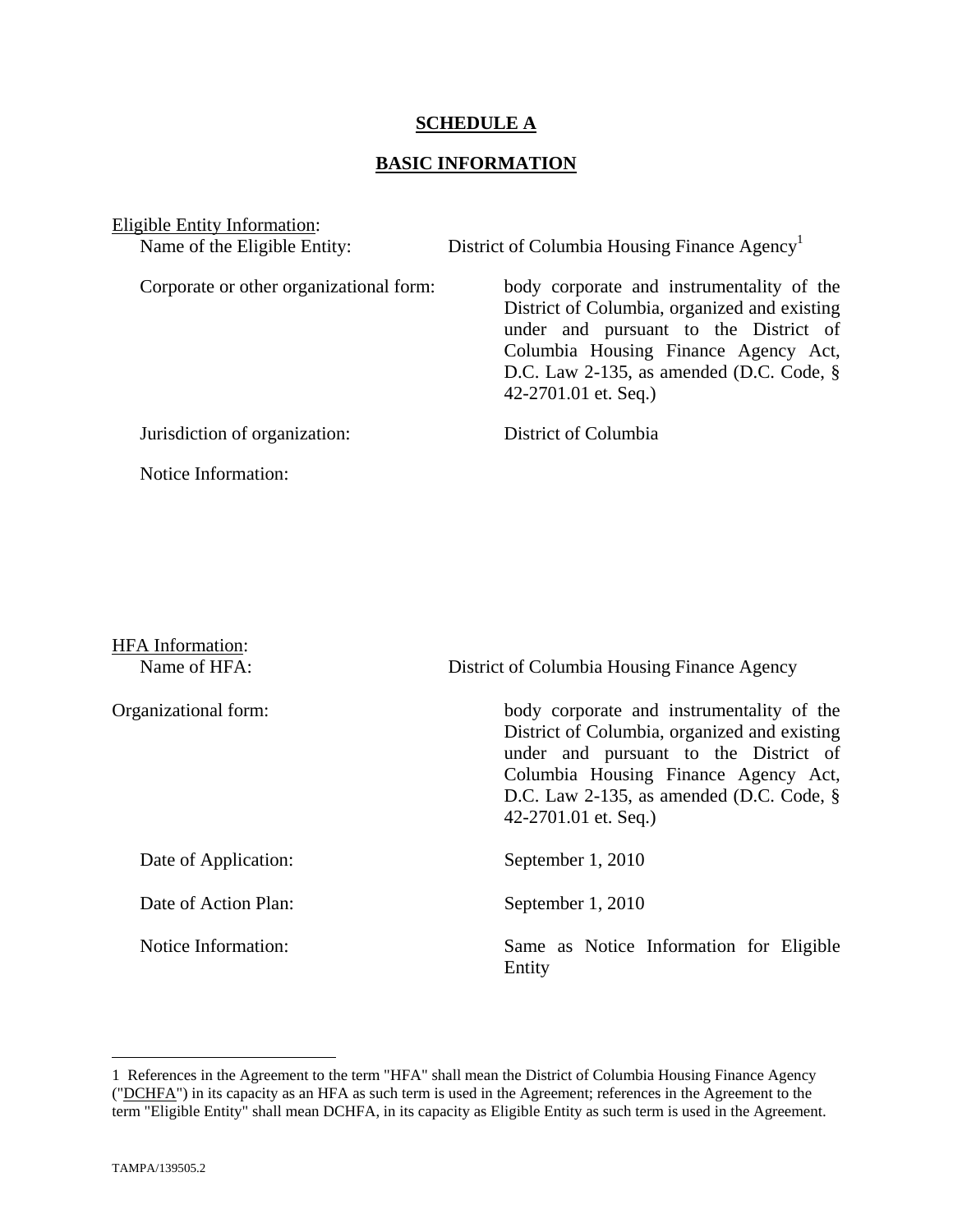| Program Participation Cap:                                                          | \$20,697,198.00                                                                                                                                        |
|-------------------------------------------------------------------------------------|--------------------------------------------------------------------------------------------------------------------------------------------------------|
| Portion of Program Participation Cap<br>Representing Original HHF Funds:            | N/A                                                                                                                                                    |
| Portion of Program Participation Cap<br><b>Representing Unemployment HHF Funds:</b> | \$7,726,678.00                                                                                                                                         |
| Permitted Expenses:                                                                 | \$3,230,494.00                                                                                                                                         |
| <b>Closing Date:</b>                                                                | September 23, 2010                                                                                                                                     |
| <b>First Amendment Date:</b>                                                        | September 29, 2010                                                                                                                                     |
| <b>Second Amendment Date:</b>                                                       | December 16, 2010                                                                                                                                      |
| <b>Eligible Entity Depository Account Information:</b>                              | See account information set forth in the<br>Depository Account Control Agreement<br>between Treasury and Eligible Entity<br>regarding the HHF Program. |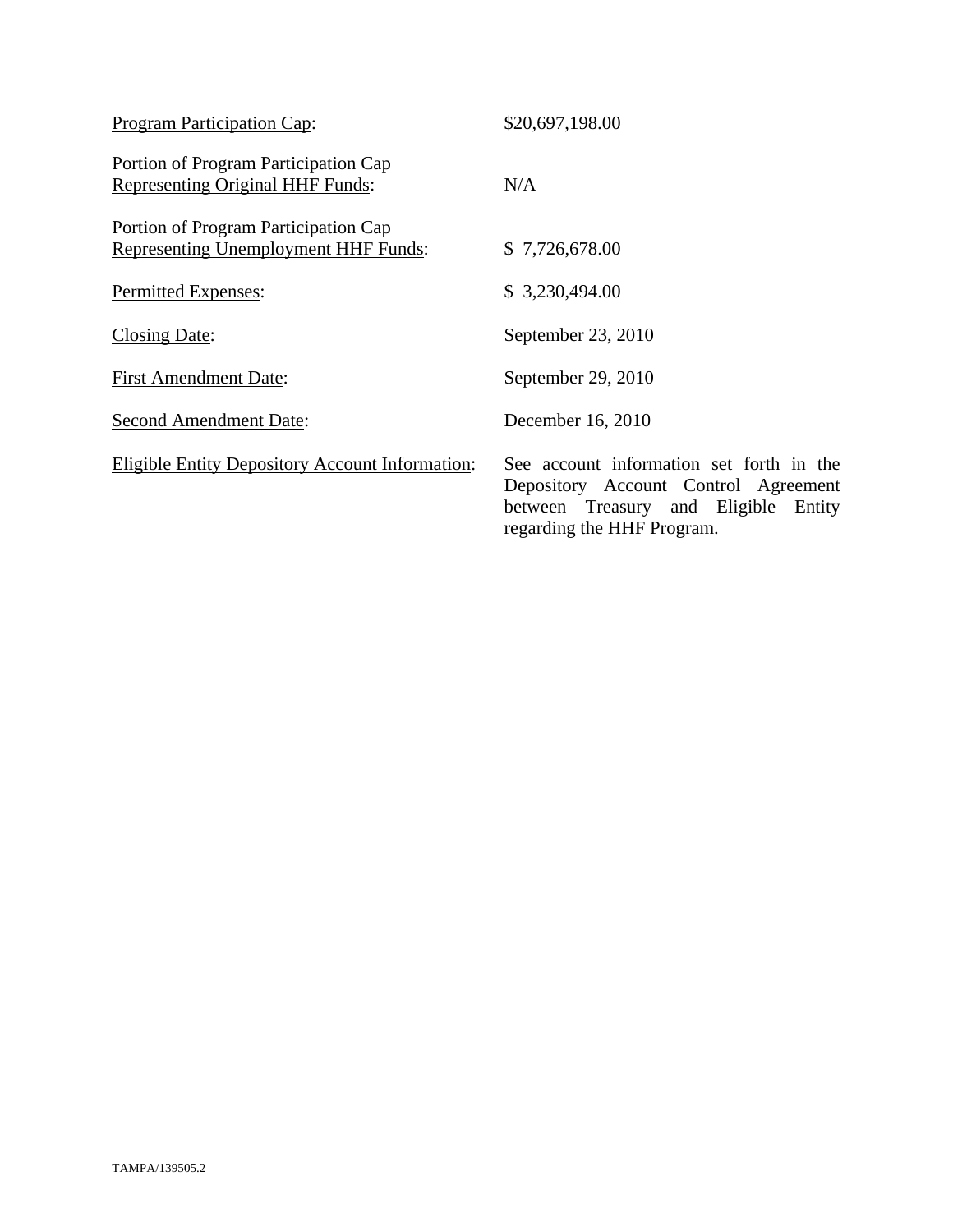#### **SCHEDULE B**

### **SERVICE SCHEDULES**

The Service Schedules attached as Schedule B to the Current HPA are hereby deleted in their entirety and replaced with the attached Service Schedules (numbered sequentially as Service Schedule B-1, Service Schedule B-2, et. seq.), which collectively comprise Schedule B to the HPA.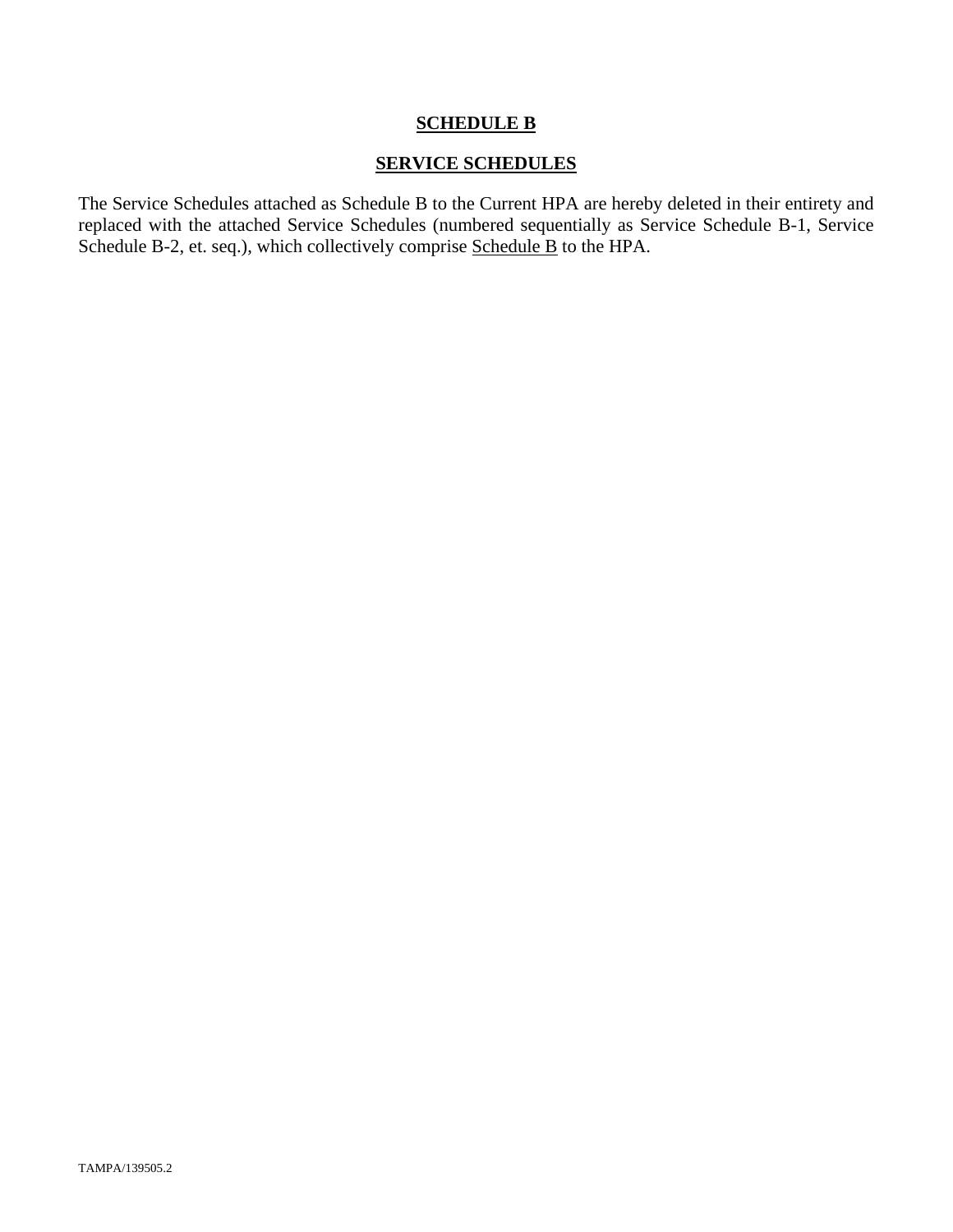## **SERVICE SCHEDULE B-1**

## **District of Columbia Housing Finance Agency HOMESAVER PROGRAM Summary Guidelines**

| 1. | <b>Program Overview</b> | The HomeSaver Program will offer lump sum or ongoing                                                                                                                                                                                                                                                                                                                                                                                                                                                                                                                                                                                                                                                                                                            |
|----|-------------------------|-----------------------------------------------------------------------------------------------------------------------------------------------------------------------------------------------------------------------------------------------------------------------------------------------------------------------------------------------------------------------------------------------------------------------------------------------------------------------------------------------------------------------------------------------------------------------------------------------------------------------------------------------------------------------------------------------------------------------------------------------------------------|
|    |                         | monthly payments to Unemployment Insurance (UI) claimants                                                                                                                                                                                                                                                                                                                                                                                                                                                                                                                                                                                                                                                                                                       |
|    |                         | or those who have received UI payments in the past six (6)                                                                                                                                                                                                                                                                                                                                                                                                                                                                                                                                                                                                                                                                                                      |
|    |                         | months. Approved applicants may receive up to fifteen (15)                                                                                                                                                                                                                                                                                                                                                                                                                                                                                                                                                                                                                                                                                                      |
|    |                         | months of assistance from the HomeSaver Program.                                                                                                                                                                                                                                                                                                                                                                                                                                                                                                                                                                                                                                                                                                                |
|    |                         | The HomeSaver Program is made up of three components:                                                                                                                                                                                                                                                                                                                                                                                                                                                                                                                                                                                                                                                                                                           |
|    |                         | The Lifeline component will offer a one-time payment of up<br>to three (3) months mortgage delinquency; including 100%<br>of principal, interest, taxes, insurance (PITI), late fees, coop<br>fees, condo fees, etc., in order to bring the mortgage current.                                                                                                                                                                                                                                                                                                                                                                                                                                                                                                   |
|    |                         | The Mortgage Assistance component will provide up to<br>٠<br>fifteen (15) months of payments equal to 100% of the<br>Mortgage Assistance may<br>mortgage payment (PITI).<br>include principal, interest, taxes, insurance (PITI), late fees,<br>coop fees, condo fees, etc., in order to bring the mortgage<br>current. Mortgage Assistance will terminate: (i) at the end<br>of the fifteen (15) months or once the program cap is<br>reached; (ii) the end of UI payments, due to reemployment<br>plus two (2) months (provided that the participant has not<br>received more than a total of fifteen (15) months of<br>assistance or the program cap amount; or (iii) failure to<br>comply with the requirements of DOES for continuation of<br>UI Payments. |
|    |                         | The Restore component will be available for program<br>participants who need a one-time payment to "catch up" (up<br>to six (6) months of delinquency) but who have sufficient<br>resources to continue making timely mortgage payments.<br>The Restore component is for recently employed participants<br>who have received UI payments within the past $s$ ix $(6)$<br>months but have since found employment. The Restore<br>component may only cover arrearages accumulated during<br>unemployment<br>period<br>the<br>of<br>substantial<br><b>or</b><br>underemployment. Restore may include principal, interest,<br>taxes, insurance (PITI), late fees, coop fees, condo fees, etc.,<br>in order to bring the mortgage current.                           |
|    |                         | Applicants will be referred to the HomeSaver Program after<br>completion of an intake package to include: (1) proof of<br>identity; (2) current statement of mortgage note; (3) payment<br>coupon; and $(4)$ proof of receipt of UI payment(s).<br>Intake<br>packages will be forwarded to the HomeSaver Program<br>Coordinator for review and approval from either: (a) a U.S.                                                                                                                                                                                                                                                                                                                                                                                 |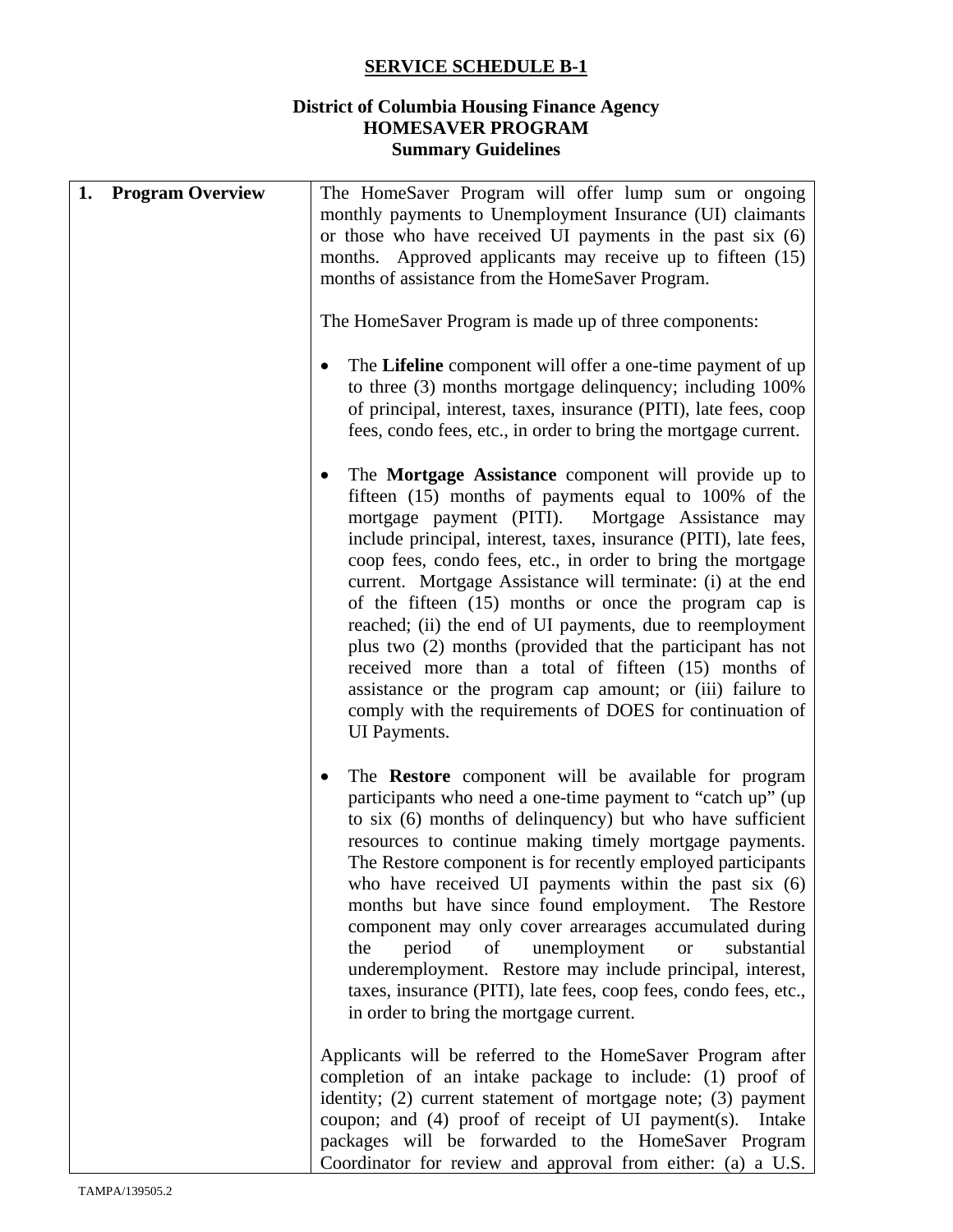|    |                                                                                       | Department of Housing and Urban Development (HUD)<br>approved housing counseling agency; (b) Counselor Direct<br>(www.counselordirect.com) or DCHFA website; or (c) a call-in<br>number.                                                                                                                                                                                                                                                                                                                                                                                                                                                                                                                                                                                                                                                                                                                                                                                                  |
|----|---------------------------------------------------------------------------------------|-------------------------------------------------------------------------------------------------------------------------------------------------------------------------------------------------------------------------------------------------------------------------------------------------------------------------------------------------------------------------------------------------------------------------------------------------------------------------------------------------------------------------------------------------------------------------------------------------------------------------------------------------------------------------------------------------------------------------------------------------------------------------------------------------------------------------------------------------------------------------------------------------------------------------------------------------------------------------------------------|
| 2. | <b>Program Goals</b>                                                                  | <b>Foreclosure prevention</b> – The primary goal of the HomeSaver<br>Program is to prevent foreclosures that will erode the base of<br>homeowners in the city, which already lags behind the national<br>average in the rate of homeownership.                                                                                                                                                                                                                                                                                                                                                                                                                                                                                                                                                                                                                                                                                                                                            |
|    |                                                                                       | Synergistic interaction - The DCHFA will partner with other<br>organizations (i.e. DOES and the Urban Institute) to define the<br>universe of potential candidates for the HomeSaver Program,<br>perform outreach and intake, and ultimately deliver timely<br>assistance to prevent foreclosure. DOES is the District agency<br>that administers the city's UI and job training programs. The<br>Urban Institute (the Institute) has conducted extensive research<br>into housing issues in DC including mortgage delinquencies and<br>foreclosures. The Urban Institute gathers data, conducts<br>research, evaluates programs, offers technical assistance<br>overseas, and educates Americans on social and economic issues<br>— to foster sound public policy and effective government.<br><b>Simplicity</b> – The DCHFA will employ a HomeSaver Program<br>design that seeks to minimize administrative costs thereby<br>maximizing the amount of dollars available for assistance. |
|    |                                                                                       |                                                                                                                                                                                                                                                                                                                                                                                                                                                                                                                                                                                                                                                                                                                                                                                                                                                                                                                                                                                           |
| 3. | <b>Target Population /</b><br><b>Areas</b>                                            | The HomeSaver Program will be city-wide although the<br>DCHFA intends to "pilot test" the HomeSaver Program design<br>in Wards 5, 7 and 8; those hardest hit by both unemployment<br>and foreclosure.                                                                                                                                                                                                                                                                                                                                                                                                                                                                                                                                                                                                                                                                                                                                                                                     |
| 4. | <b>Program Allocation</b><br>(Excluding<br><b>Administrative</b><br><b>Expenses</b> ) | \$17,466,704.00                                                                                                                                                                                                                                                                                                                                                                                                                                                                                                                                                                                                                                                                                                                                                                                                                                                                                                                                                                           |
| 5. | <b>Borrower Eligibility</b><br>Criteria                                               | Candidates for HomeSaver Program assistance will be those in<br>the DOES database receiving UI payments or those who have<br>received UI payments in the past six months. Eligible program<br>participants will be:                                                                                                                                                                                                                                                                                                                                                                                                                                                                                                                                                                                                                                                                                                                                                                       |
|    |                                                                                       | District of Columbia homeowners;<br>$\bullet$<br>homeowners residing in their primary residences;<br>٠<br>homeowners as evidenced by having a beneficial interest in<br>$\bullet$<br>the deed of trust;<br>borrowers who were current on their mortgages until the<br>$\bullet$<br>date of unemployment or substantial underemployment; and<br>borrowers who are receiving or have received UI payments<br>$\bullet$<br>in the past six $(6)$ months;<br>borrowers who are not currently in foreclosure and/or who                                                                                                                                                                                                                                                                                                                                                                                                                                                                        |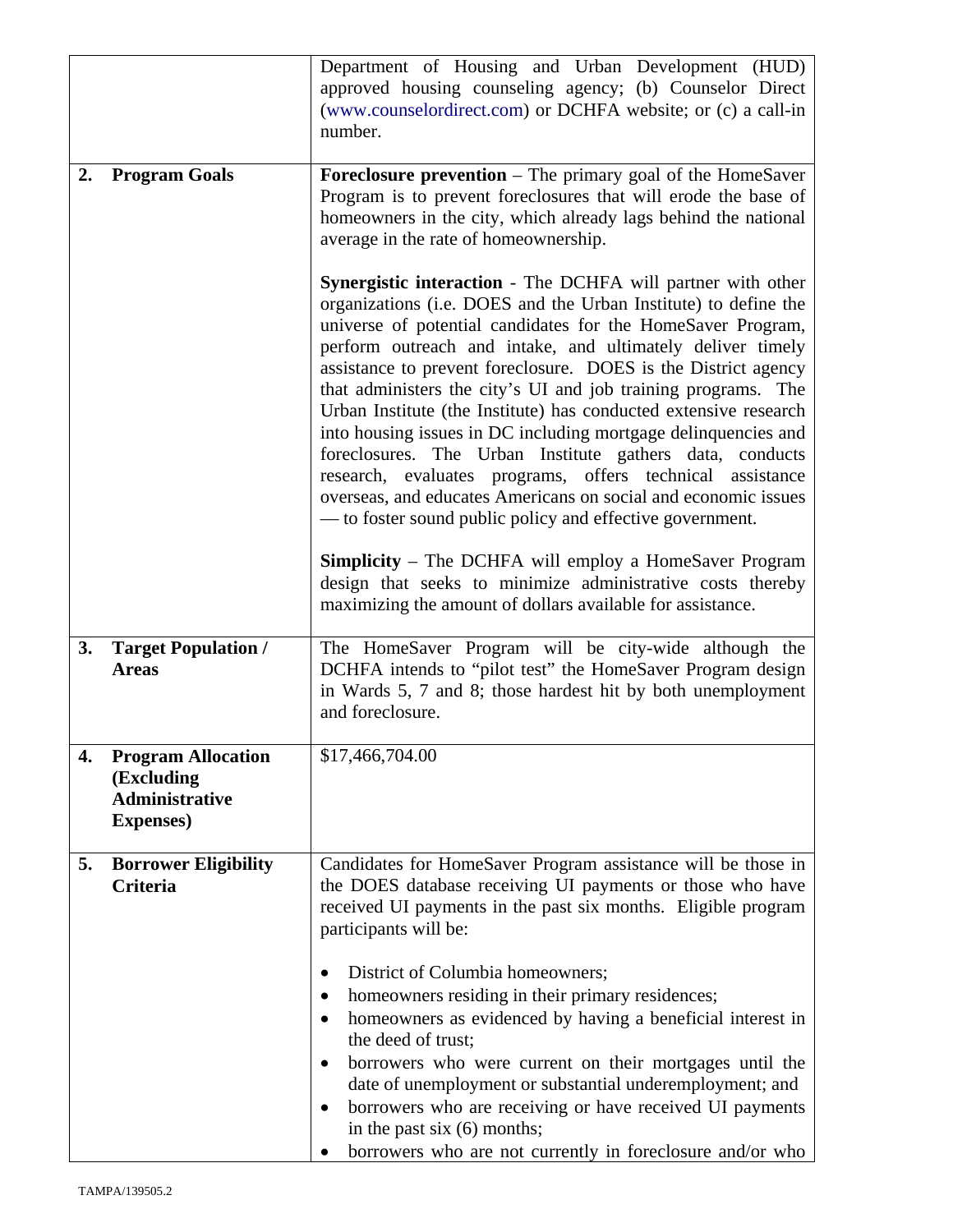|    |                                                       | have not received a foreclosure notice filing.                                                                                                                                                                                                                  |  |
|----|-------------------------------------------------------|-----------------------------------------------------------------------------------------------------------------------------------------------------------------------------------------------------------------------------------------------------------------|--|
|    |                                                       | All program participants will be required to sign a notarized<br>Hardship Affidavit attesting to their inability to make mortgage<br>payments due to unemployment or substantial underemployment<br>that occurred through no fault of their own.                |  |
| 6. | <b>Property / Loan</b><br><b>Eligibility Criteria</b> | Single family home, condominium or cooperative.                                                                                                                                                                                                                 |  |
| 7. | <b>Program Exclusions</b>                             | Homeowners with an outstanding mortgage balance greater<br>$\bullet$<br>than \$729,750.<br>Homeowners not receiving, or who have not received UI<br>payments in the past six months.                                                                            |  |
| 8. | <b>Structure of Assistance</b>                        | All loans will be recorded as non-recourse junior liens against<br>the property and will be non-amortizing. Loans will be forgiven<br>at a rate of 20% per year such that in year six the loan will be<br>forgiven and the lien removed.                        |  |
|    |                                                       | The loan will only be repayable if the program participant sells<br>or refinances the property prior to expiration of the lien period,<br>and then only to the extent there is sufficient equity to pay that<br>portion of the loan that has not been forgiven. |  |
|    |                                                       | Loan funds repaid by program participants will be recycled until<br>December 31, 2017. After December 31, 2017, any remaining<br>returned or recaptured funds will be returned to Treasury.                                                                     |  |
| 9. | <b>Per Household</b><br><b>Assistance</b>             | Maximum program assistance is \$32,385 per household.                                                                                                                                                                                                           |  |
|    | 10. Duration of Assistance                            | The maximum duration of assistance will be fifteen (15)<br>The duration of assistance with respect to each<br>months.<br>program will be as follows:                                                                                                            |  |
|    |                                                       | <b>Lifeline</b> - One time payment equal to up to three $(3)$ months<br>٠<br>of monthly payments.<br>Mortgage Assistance - Payments of PITI for up to fifteen<br>$(15)$ months.<br><b>Restore</b> - One time payment equal to up to six (6) months of           |  |
|    |                                                       | monthly payments.<br>If eligible, participants may participate in one or more programs.                                                                                                                                                                         |  |
|    |                                                       | If, for example a program participant receives Lifeline<br>assistance to bring his/her mortgage current after a three (3)<br>month delinquency payment, the participant may still be eligible<br>for twelve (12) months of Mortgage Assistance payments.        |  |
|    | 11. Estimated Number of                               | 540-1000                                                                                                                                                                                                                                                        |  |
|    | Participating<br><b>Households</b>                    |                                                                                                                                                                                                                                                                 |  |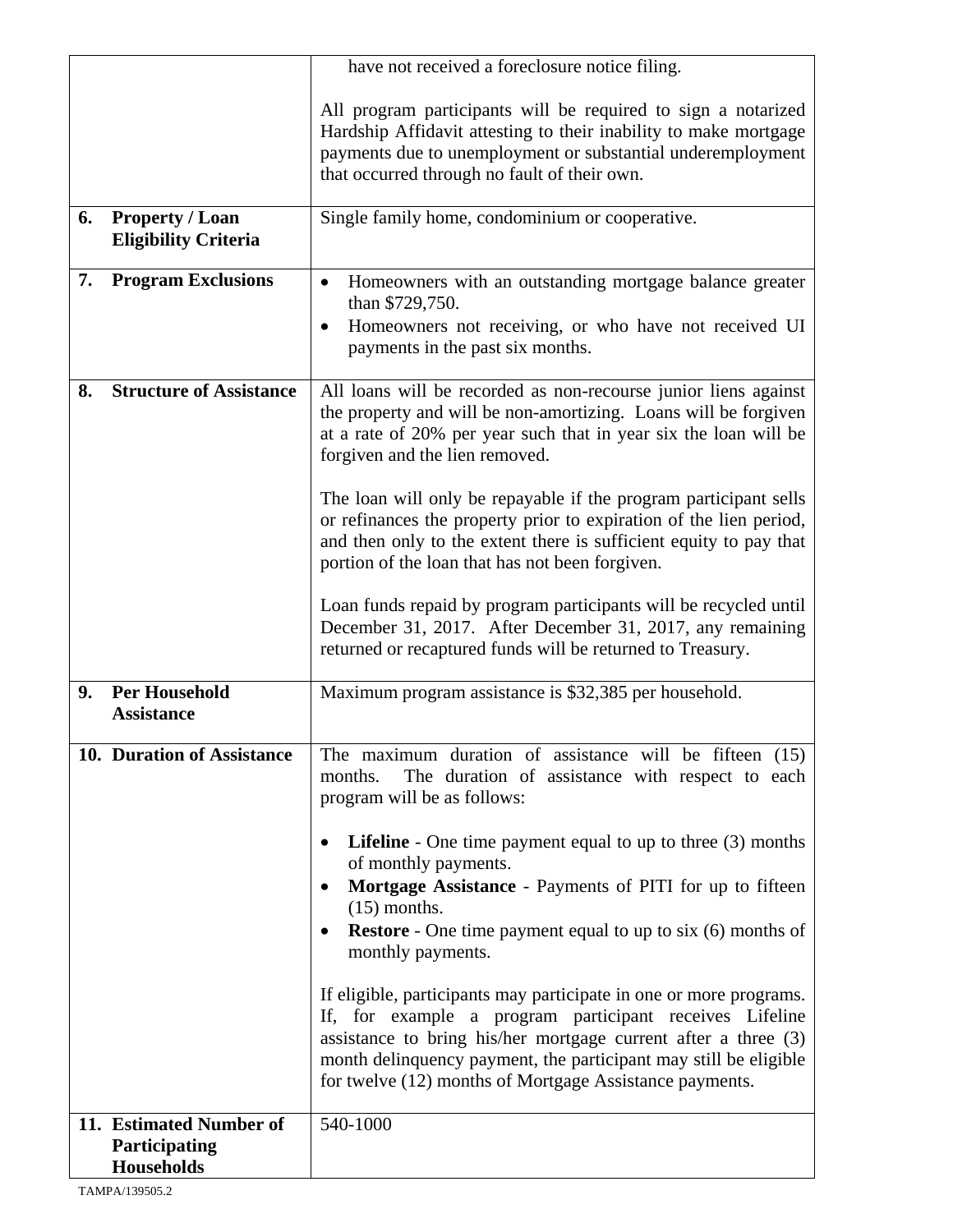| 12. Program Inception /<br><b>Duration</b>                              | The HomeSaver Program is expected to begin on January 18,<br>2011 and continue for approximately three (3) years or until all<br>funds are exhausted but not later than December 31, 2017.                                                                                                                                                                                                                                                                                                                                                 |
|-------------------------------------------------------------------------|--------------------------------------------------------------------------------------------------------------------------------------------------------------------------------------------------------------------------------------------------------------------------------------------------------------------------------------------------------------------------------------------------------------------------------------------------------------------------------------------------------------------------------------------|
| 13. Program Interactions<br>with Other HFA<br><b>Programs</b>           | Homeowners may access other District programs. The DCHFA<br>will explore partnerships with other District agencies that have<br>programs assisting District residents with foreclosure issues<br>including the Department of Housing and Community<br>Development (DHCD) and the Department of Insurance<br>Securities and Banking (DISB). DISB provides foreclosure<br>mitigation assistance and DHCD funds foreclosure prevention<br>counseling and other Federal programs including<br>the<br>Neighborhood Stabilization Program (NSP). |
| 14. Program Interactions<br>with HAMP                                   | Eligible homeowners may also access Federal programs<br>including HAMP and HAMP UP. Homeowners may utilize<br>HAMP UP before or after the HomeSaver Program.                                                                                                                                                                                                                                                                                                                                                                               |
| 15. Program Leverage with<br><b>Other Financial</b><br><b>Resources</b> | The DCHFA will provide \$458,248 of in-kind administrative<br>expenses to the HomeSaver Program. The HomeSaver Program<br>requires no financial contribution from servicers or lenders,<br>however loan modifications or contributions/fee waivers are<br>allowed but not required.                                                                                                                                                                                                                                                        |
| 16. Qualify as an<br>Unemployment<br>Program                            | $\overline{\mathsf{Y}}$ Yes<br>$\Box$ No                                                                                                                                                                                                                                                                                                                                                                                                                                                                                                   |